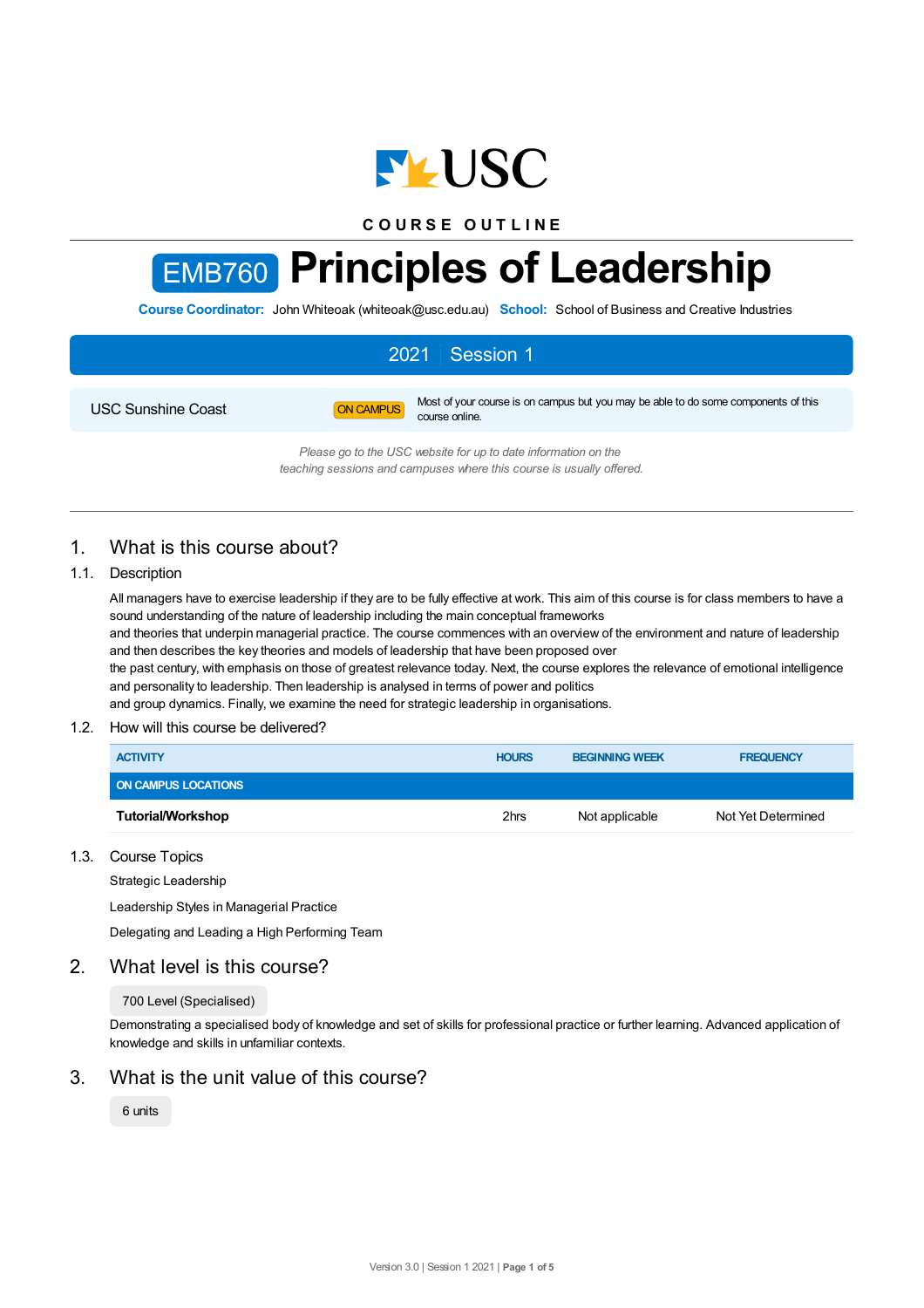## 4. How does this course contribute to my learning?

|            | <b>COURSE LEARNING OUTCOMES</b>                                                                          | <b>GRADUATE QUALITIES</b>                                                 |
|------------|----------------------------------------------------------------------------------------------------------|---------------------------------------------------------------------------|
|            | On successful completion of this course, you should be able to                                           | Completing these tasks<br>successfully will contribute to<br>you becoming |
|            | Describe the key elements of strategic leadership.                                                       | Knowledgeable<br>Empowered                                                |
|            | Successfully facilitate a strategic planning session.                                                    | Knowledgeable<br>Empowered                                                |
| ΄3         | Explain the challenges associated with effective delegation.                                             | Creative and critical thinker                                             |
|            | Apply relevant management frameworks that lead to improved work performance in teams.                    | Knowledgeable<br>Empowered                                                |
| $\sqrt{5}$ | Evaluate the ability to work effectively as part of a team and to apply leadership in a team environment | Engaged                                                                   |

## 5. Am I eligible to enrol in this course?

Refer to the USC [Glossary](https://www.usc.edu.au/about/policies-and-procedures/glossary-of-terms-for-policy-and-procedures) of terms for definitions of "pre-requisites, co-requisites and anti-requisites".

5.1. Pre-requisites

Enrolled in Program BU791

5.2. Co-requisites

Not applicable

5.3. Anti-requisites

MBA710

5.4. Specific assumed prior knowledge and skills (where applicable)

Not applicable

## 6. How am I going to be assessed?

6.1. Grading Scale

Standard Grading (GRD)

High Distinction (HD), Distinction (DN), Credit (CR), Pass (PS), Fail (FL).

6.2. Details of early feedback on progress

In the week prior to the presentations feedback is available of a draft copy of your report.

6.3. Assessment tasks

| <b>DELIVERY</b><br><b>MODE</b> | NO. | <b>TASK ASSESSMENT</b><br><b>PRODUCT</b> | <b>INDIVIDUAL</b><br>OR GROUP | <b>WEIGHTING</b><br>$\frac{9}{6}$ | <b>WHAT IS THE</b><br><b>DURATION /</b><br><b>LENGTH?</b> | <b>WHEN SHOULD I SUBMIT?</b> | <b>WHERE SHOULD I</b><br><b>SUBMIT IT?</b>                      |
|--------------------------------|-----|------------------------------------------|-------------------------------|-----------------------------------|-----------------------------------------------------------|------------------------------|-----------------------------------------------------------------|
| All                            | 1   | Oral and Written<br>Piece                | Group                         | 50%                               | 1,200 words<br>and $15-$<br>minute<br>presentation        | Refer to Format              | In Class                                                        |
| All                            | 2   | Report                                   | Individual                    | 50%                               | $2.000$ words                                             | Refer to Format              | <b>Online Assignment</b><br>Submission with<br>plagiarism check |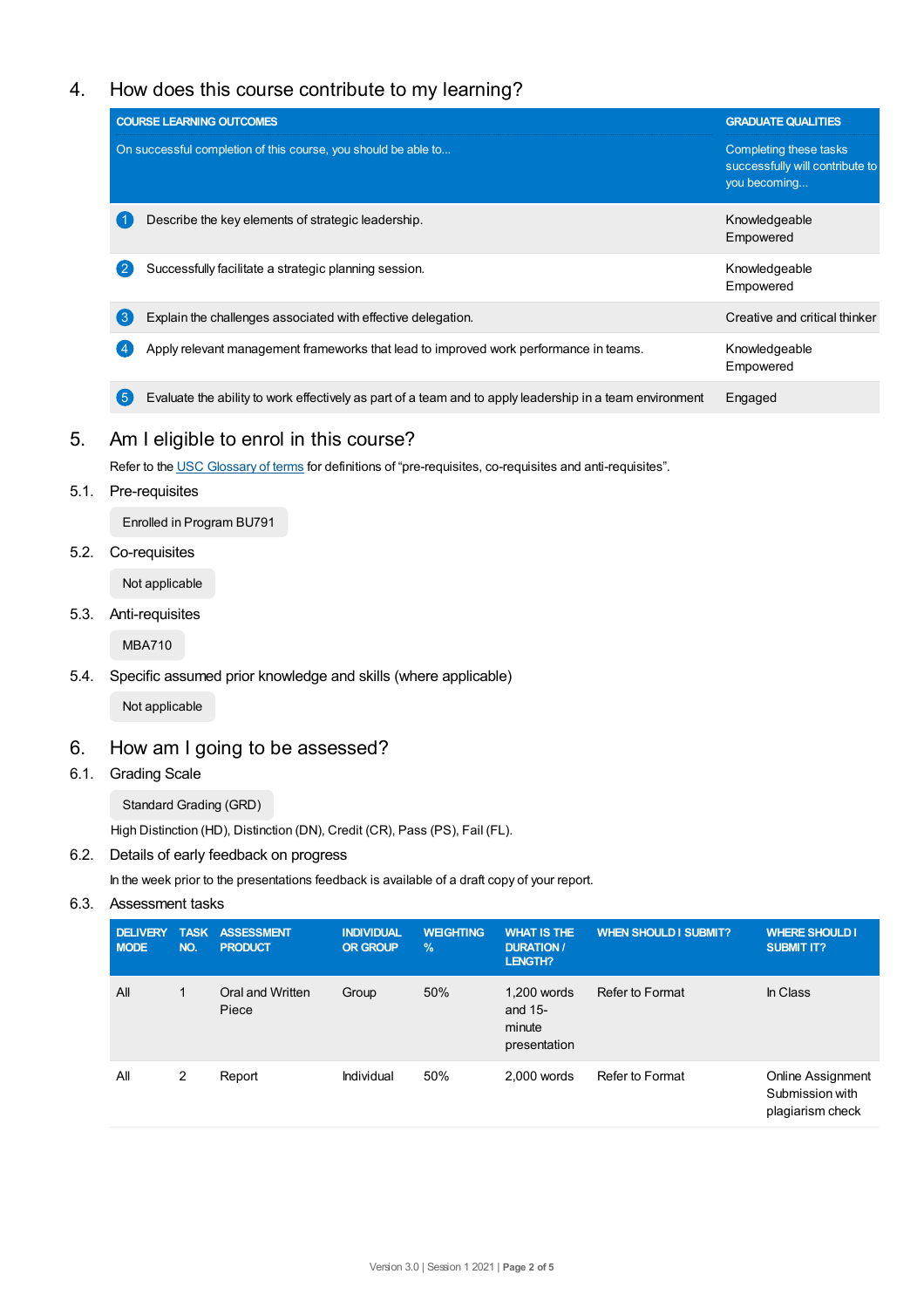#### **All - Assessment Task 1:** Facilitate Strategic Planning Session

| <b>GOAL:</b><br>The goal of this assignment is to provide practical skills in leading a strategic planning session<br>and to encourage the student to work effectively as part of a team and to incorporate multiple<br>course concepts in an applied way.<br>This task is being used for measuring assurance of learning towards Association to Advance<br>Collegiate Schools of Business (AACSB) accreditation. The following Program Learning Objectives<br>will be assessed:<br>PLO2.1: Leadership and Team Work<br>Demonstrate an understanding of strategies for effectively leading and working in teams in a<br>business context |                         |
|------------------------------------------------------------------------------------------------------------------------------------------------------------------------------------------------------------------------------------------------------------------------------------------------------------------------------------------------------------------------------------------------------------------------------------------------------------------------------------------------------------------------------------------------------------------------------------------------------------------------------------------|-------------------------|
| <b>PRODUCT:</b><br>Oral and Written Piece                                                                                                                                                                                                                                                                                                                                                                                                                                                                                                                                                                                                |                         |
| <b>FORMAT:</b><br>Submit: Last day of classes.<br>You will have 15 minutes to explain your approach to facilitating a strategic planning session and<br>describe your key learnings from the perspective of leadership. This is group level (Max 4)<br>assessment.                                                                                                                                                                                                                                                                                                                                                                       |                         |
| <b>CRITERIA:</b><br>No.<br>assessed                                                                                                                                                                                                                                                                                                                                                                                                                                                                                                                                                                                                      | <b>Learning Outcome</b> |
| $\mathbf{1}$<br>Ability to lead/facilitate a strategic planning session                                                                                                                                                                                                                                                                                                                                                                                                                                                                                                                                                                  |                         |
| 2<br>Demonstrate knowledge of effective strategic planning frameworks                                                                                                                                                                                                                                                                                                                                                                                                                                                                                                                                                                    |                         |
| 3<br>Capacity to develop effective recommendations and insights                                                                                                                                                                                                                                                                                                                                                                                                                                                                                                                                                                          |                         |
| Provide reflective assessment of individual and overall team effectiveness<br>4                                                                                                                                                                                                                                                                                                                                                                                                                                                                                                                                                          |                         |
| 5<br>Quality of presentation                                                                                                                                                                                                                                                                                                                                                                                                                                                                                                                                                                                                             |                         |
| 6<br>Assessment criteria are mapped to the course learning outcomes.                                                                                                                                                                                                                                                                                                                                                                                                                                                                                                                                                                     | 1234                    |

## **All - Assessment Task 2:** Submit a 2,000 word report addressing the behavioural dimensions of leadership.

| <b>GOAL:</b>     | The goal of this assessment is for you to apply leadership frameworks in the work environment<br>and critically review the implications of leadership style on team performance and successful<br>delegation |                                                                                                     |  |  |  |  |
|------------------|--------------------------------------------------------------------------------------------------------------------------------------------------------------------------------------------------------------|-----------------------------------------------------------------------------------------------------|--|--|--|--|
| <b>PRODUCT:</b>  | Report                                                                                                                                                                                                       |                                                                                                     |  |  |  |  |
| <b>FORMAT:</b>   | Submit a 2,000 word report addressing the behavioural dimensions of leadership. This is an individual assessment.                                                                                            |                                                                                                     |  |  |  |  |
| <b>CRITERIA:</b> | No.                                                                                                                                                                                                          | <b>Learning Outcome</b><br>assessed                                                                 |  |  |  |  |
|                  | 1                                                                                                                                                                                                            | Demonstrate knowledge and application of relevant Leadership theory and concepts to a<br>case study |  |  |  |  |
|                  | 2                                                                                                                                                                                                            | Demonstrate knowledge and application of relevant team/groupstheory and concepts to a<br>case study |  |  |  |  |
|                  | 3                                                                                                                                                                                                            | Ability to apply relevant course concepts to a case study                                           |  |  |  |  |
|                  | 4                                                                                                                                                                                                            | Capacity to develop convincing recommendations and conclusions                                      |  |  |  |  |
|                  | 5                                                                                                                                                                                                            | Quality of presentation                                                                             |  |  |  |  |
|                  |                                                                                                                                                                                                              |                                                                                                     |  |  |  |  |

## 7. Directed study hours

A 12-unit course will have total of 150 learning hours which will include directed study hours (including online if required), self-directed learning and completion of assessable tasks. Directed study hours may vary by location. Student workload is calculated at 12.5 learning hours per one unit.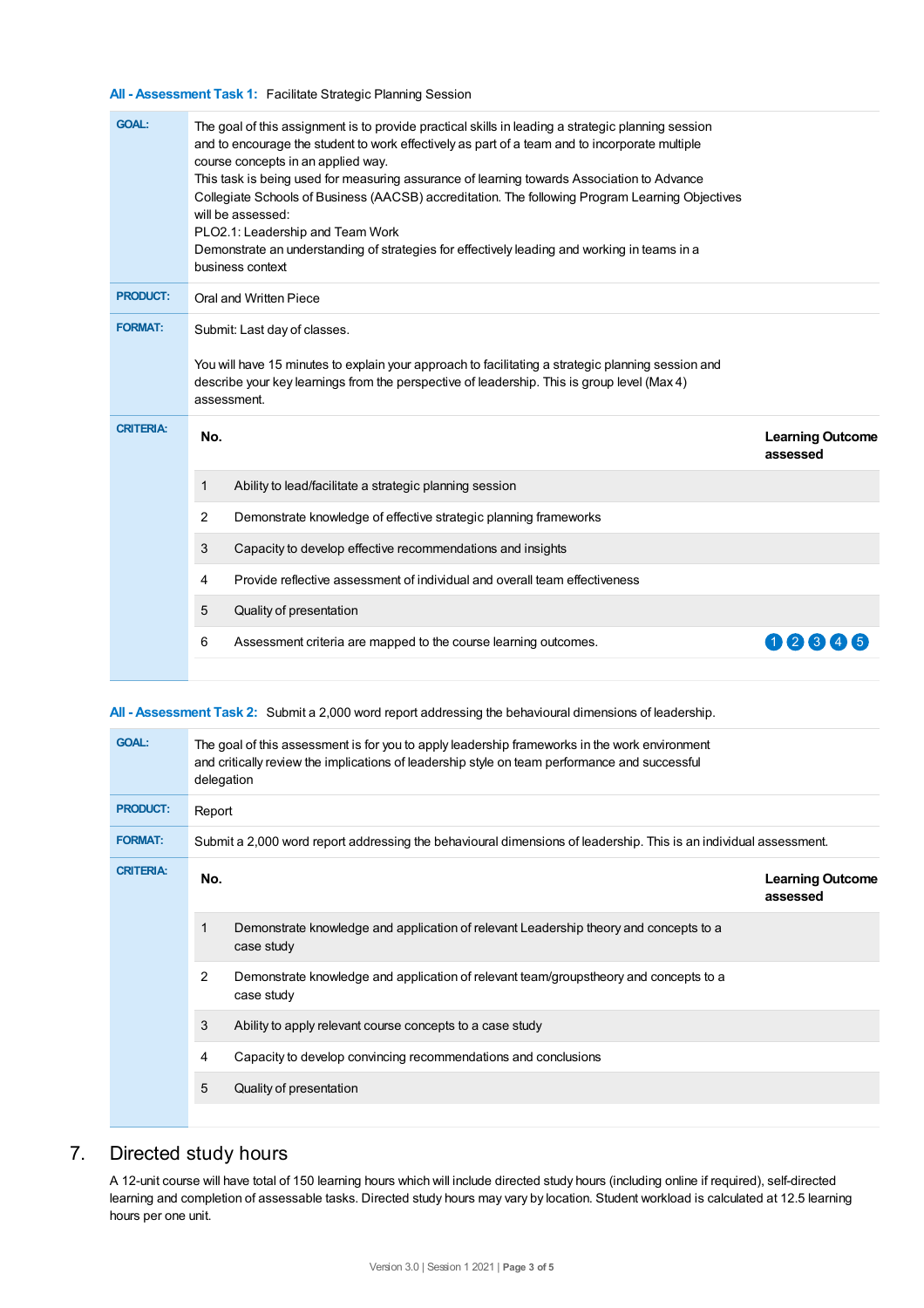## 8. What resources do I need to undertake this course?

Please note: Course information, including specific information of recommended readings, learning activities, resources, weekly readings, etc. are available on the course Blackboard site– Please log in as soon as possible.

## 8.1. Prescribed text(s) or course reader

There are no required/recommended resources for this course.

#### 8.2. Specific requirements

Not applicable

## 9. How are risks managed in this course?

Health and safety risks for this course have been assessed as low. It is your responsibility to review course material, search online, discuss with lecturers and peers and understand the health and safety risks associated with your specific course of study and to familiarise yourself with the University's general health and safety principles by reviewing the online [induction](https://online.usc.edu.au/webapps/blackboard/content/listContentEditable.jsp?content_id=_632657_1&course_id=_14432_1) training for students, and following the instructions of the University staff.

## 10. What administrative information is relevant to this course?

#### 10.1. Assessment: Academic Integrity

Academic integrity is the ethical standard of university participation. It ensures that students graduate as a result of proving they are competent in their discipline. This is integral in maintaining the value of academic qualifications. Each industry has expectations and standards of the skills and knowledge within that discipline and these are reflected in assessment.

Academic integrity means that you do not engage in any activity that is considered to be academic fraud; including plagiarism, collusion or outsourcing any part of any assessment item to any other person. You are expected to be honest and ethical by completing all work yourself and indicating in your work which ideas and information were developed by you and which were taken from others. You cannot provide your assessment work to others. You are also expected to provide evidence of wide and critical reading, usually by using appropriate academic references.

In order to minimise incidents of academic fraud, this course may require that some of its assessment tasks, when submitted to Blackboard, are electronically checked through SafeAssign. This software allows for text comparisons to be made between your submitted assessment item and all other work that SafeAssign has access to.

#### 10.2. Assessment: Additional Requirements

Eligibility for Supplementary Assessment

Your eligibility for supplementary assessment in a course is dependent of the following conditions applying:

The final mark is in the percentage range 47% to 49.4% The course is graded using the Standard Grading scale You have not failed an assessment task in the course due to academic misconduct

#### 10.3. Assessment: Submission penalties

Late submission of assessment tasks may be penalised at the following maximum rate:

- 5% (of the assessment task's identified value) per day for the first two days from the date identified as the due date for the assessment task.

- 10% (of the assessment task's identified value) for the third day - 20% (of the assessment task's identified value) for the fourth day and subsequent days up to and including seven days from the date identified as the due date for the assessment task.

- A result of zero is awarded for an assessment task submitted after seven days from the date identified as the due date for the assessment task. Weekdays and weekends are included in the calculation of days late. To request an extension you must contact your course coordinator to negotiate an outcome.

## 10.4. Study help

For help with course-specific advice, for example what information to include in your assessment, you should first contact your tutor, then your course coordinator, if needed.

If you require additional assistance, the Learning Advisers are trained professionals who are ready to help you develop a wide range of academic skills. Visit the [Learning](https://www.usc.edu.au/current-students/student-support/academic-and-study-support/learning-advisers) Advisers web page for more information, or contact Student Central for further assistance: +61 7 5430 2890 or [studentcentral@usc.edu.au](mailto:studentcentral@usc.edu.au).

#### 10.5. Wellbeing Services

Student Wellbeing provide free and confidential counselling on a wide range of personal, academic, social and psychological matters, to foster positive mental health and wellbeing for your academic success.

To book a confidential appointment go to [Student](https://studenthub.usc.edu.au/) Hub, email [studentwellbeing@usc.edu.au](mailto:studentwellbeing@usc.edu.au) or call 07 5430 1226.